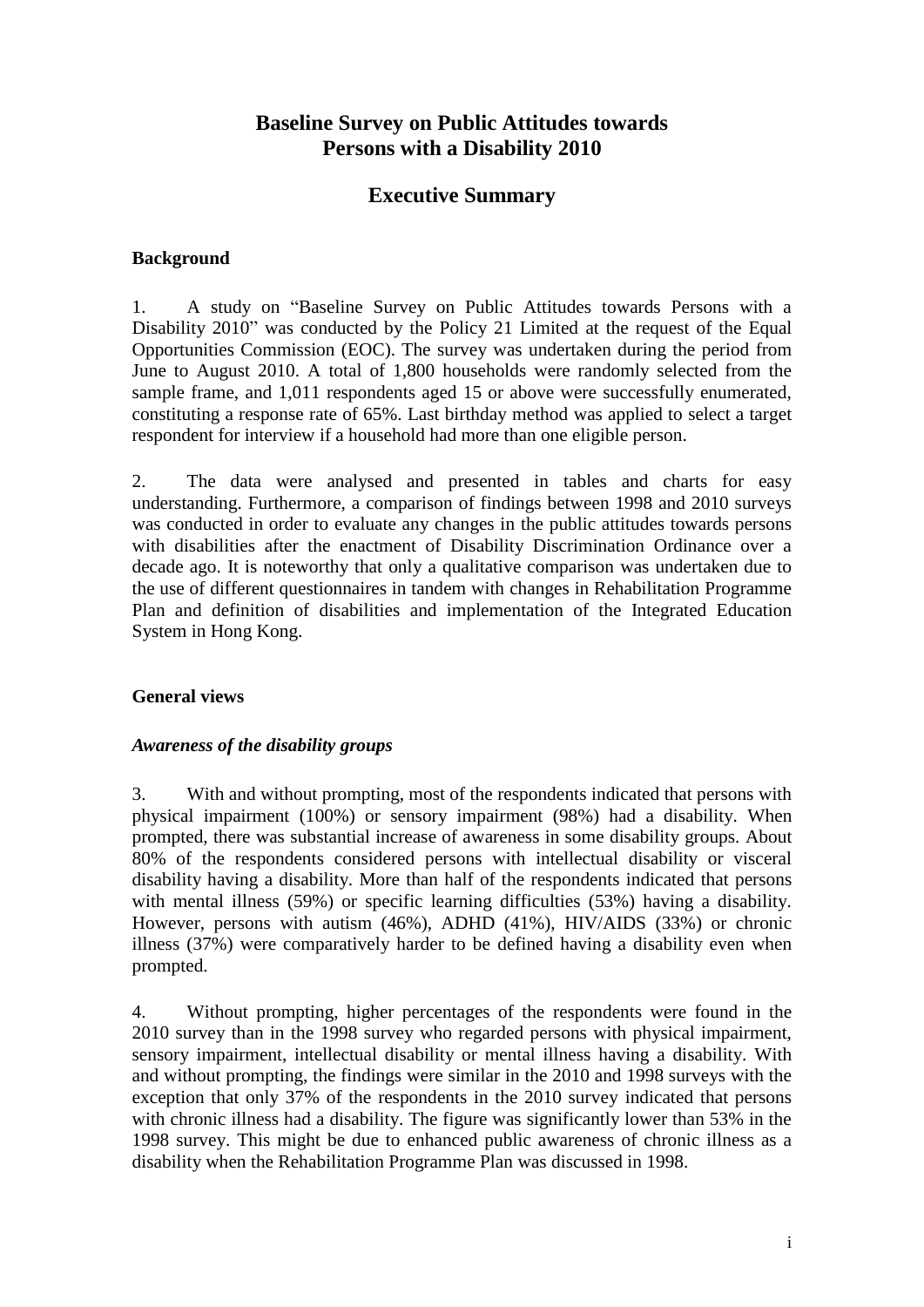### *Recognition of persons with a disability*

5. It is the fact that most categories of disabilities may not be easily identified without professional medical diagnosis. However, people are usually diverted to the physical appearance and behaviour of the persons with disabilities, and project negative attitudes of prejudice and stereotyping. A question on recognition of persons with disabilities was therefore purposely set to collect information on the public understanding of disability as a characteristic of an individual person, which distinguishes that person from a non-disabled person, in assessing any fallacy in their perception.

6. Most of the respondents indicated that they could be able to recognize persons with physical impairment (99%), sensory impairment (94%), intellectual disability (84%) or visceral disability (75%) immediately or after watching for a while. For persons with mental illness, 56% of the respondents stated their recognition. A minority of the respondents indicated that they could recognize persons with chronic illness (17%) or HIV/AIDS (6%) immediately or after watching for a while.

### *Beliefs about persons with a disability*

7. There was still a strong belief that persons with specific disabilities implied having some forms of incapacity or dependence on others. About half of the respondents agreed that persons with intellectual disability (59%), visceral disability (55%) or physical impairments (50%) would lead to incapacity and increased dependency on others even if treatment was received. Conversely, more-or-less the same portions of respondents perceived that persons with chronic illness (56%), HIV/AIDS (55%) or ADHD (50%) would not lead to incapacity and increased dependency on others if treatment is received.

8. Over half of the respondents agreed that persons with chronic illness (62%), ADHD (61%), specific learning disabilities (60%) or autism (59%) would be able to lead a happy and fulfilling life if treatment or assistance was received. A certain number of the respondents perceived that persons with HIV/AIDS (31%), visceral disability (30%) or physical impairment (26%) would not be able to lead a happy and fulfilling life even if treatment was received.

### *Contact and relationship with persons with a disability*

9. More respondents had regular contact with persons with chronic illness (32%), while contact with persons with other disabilities was not common (6% or less). It was rare for the respondents to contact persons with HIV/AIDS (1%), autism (2%), ADHD (2%) or specific learning difficulties (2%). Among those who were in regular contact with persons with disabilities, most were family members or relatives.

### *Perceived importance of equal opportunities*

10. About 95% of the respondents considered equal opportunities very important or quite important. The main reasons were that it was important to ensure justice for individuals and it would help individuals' personal development.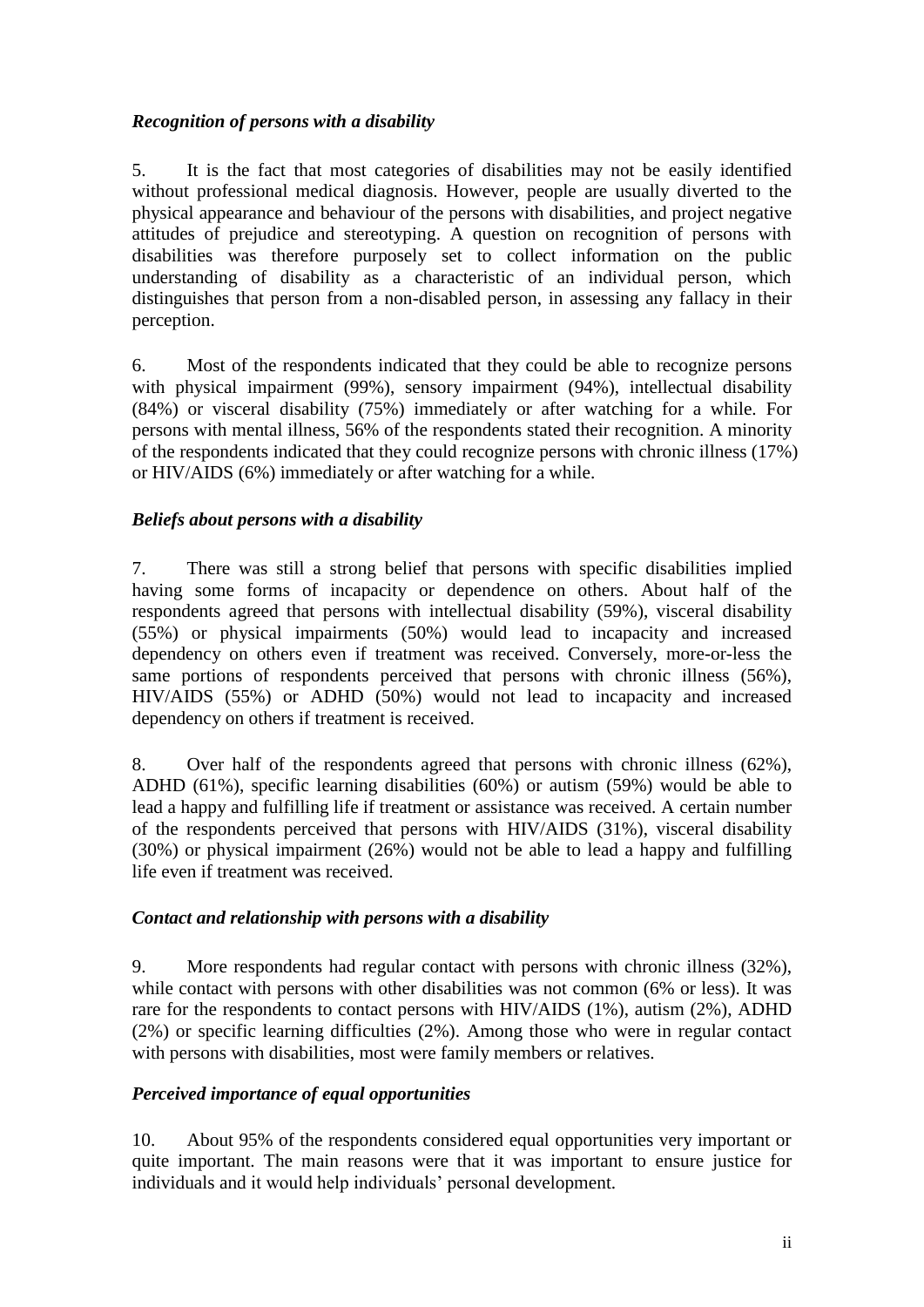# **Public perception of discrimination against persons with disabilities in various societal fields**

11. Direct discrimination occurs when, on the ground of disability, a person with a disability is treated less favourably than another person without a disability in similar circumstances. On the other side of the coin, indirect discrimination occurs when a condition or requirement is applied to everyone, but in practice affects people with a disability more adversely, is to their detriment, and such condition or requirement cannot be justified.

12. Public perception of discrimination against persons with disabilities in four societal fields was solicited. The societal fields included: (1) employment; (2) public access, services and facilities; (3) social interactions; and (4) education and training. For each societal field, four statements were raised to solicit respondents' agreement or disagreement. One statement would probe for respondents' social acceptance/ disapproval<sup>1</sup> and another statement would probe for respondents' sense of the rights of persons with disabilities. The rest two statements would delineate respondents' degree of misconception and pessimism about persons with disabilities.

13. In the employment field, respondents generally indicated acceptance of persons with disabilities in the workplace and recognized their right of same wage for the same workload. Certain respondents still showed disapproval of persons with mental illness (35%) or HIV/AIDS (20%). Misconception was obvious for over 50% of the respondents considered that simple repetitive work was appropriate for workers with disabilities. Pessimism was also noted for a quarter to one-half of the respondents disagreed that workers with disabilities could be expected to fit into competitive society.

14. In the field of public access, services and facilities, respondents primarily showed acceptance of persons with disabilities sitting nearby in public transport and recognized their right of having a service centre in the residential neighbourhood. However, certain respondents still indicated disapproval of persons with mental illness (33%) or HIV/AIDS (16%), and respectively, 36% and 25% of the respondents rejected their rights of obtaining social services in the neighbourhood. Misconception was obvious for over 40% of the respondents considered persons with disabilities were more accident prone than other people. Nevertheless, pessimism was not serious as less than 4% of the respondents agreed that it was a waste of money to have special facilities or services for persons with disabilities.

15. In the field of social interactions, respondents commonly indicated acceptance of persons with disabilities living in the neighbourhood and recognized their right of dating and marriage. However, a large proportion of respondents showed disapproval of person with mental illness (55%) or HIV/AIDS (34%) in the neighbourhood, whereas about a quarter of the respondents disagreed at their right of dating and marriage. Misconception was obviously against persons with mental illness for 70% of the

1

<sup>&</sup>lt;sup>1</sup> According to the Cambridge Advanced Learner's Dictionary, "disapproval" means "when you feel that something or someone is bad or wrong"; "misconception" means "an idea which is wrong because it has been based on a failure to understand a situation"; "pessimism" means "emphasizing or thinking of the bad part of a situation rather than the good part, or the feeling that bad things are more likely to happen than good things".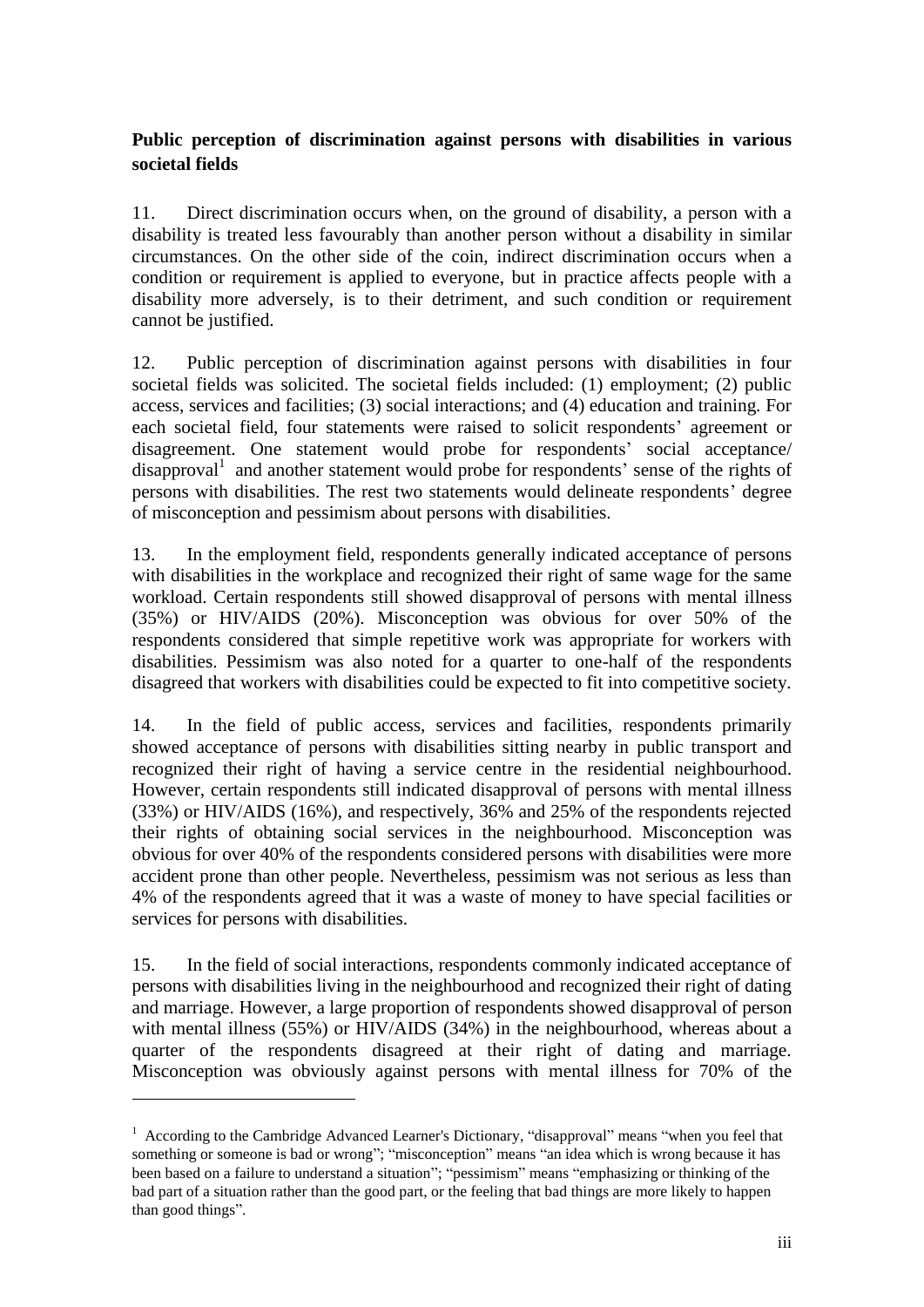respondents considered that they were unpredictable and expressed impulsive behaviours. Pessimism was also noted that person with HIV/AIDS (52%), mental illness (37%) or intellectual disability (36%) were identified to be prevented from having children.

16. In the field of education and training, over 40% respondents did not accept that integrative schooling was more preferable than special school for persons with disabilities, as well as their rights of attending general public sector secondary schools. The exception was that a lower percentage was noted for persons with chronic illness (26%). However, misconception was not particularly serious for less than 25% of the respondents agreed that student with disabilities were often unmotivated. Pessimism was mild as less than 10% of the respondents agreed that persons with disabilities could not really benefit from education.

17. In relation to specific disabilities, persons with mental illness or HIV/AIDS were considered less favorably because they were primarily viewed causing dangers or adverse effects to others, rather than not knowing how to respond if they required assistance, or affecting the property price / school fame in the area. Relatively, the general public was more ready to accept persons with chronic illness in various societal fields.

18. Towards persons with mental illness or HIV/AIDS, the proportion of discrimination was significantly higher for respondents who possessed one or more of the following demographic characteristics: female, aged 35 or above, had primary or secondary educational attainment, were homemakers or retired (named "People Group of Specific Views").

## **Public perception of equal opportunities available for persons with disabilities in various societal fields**

19. Public perception of equal opportunities available for persons with disabilities in four societal fields was also solicited. Respondents were asked if they considered persons with disabilities having more or fewer opportunities than persons without a disability. A majority of respondents considered that persons with disabilities had fewer opportunities in the fields of employment and social interactions. Although most respondents indicated persons with disabilities had fewer opportunities in the field of education and training, a certain proportion perceived that there were equal opportunities. Interestingly, in the field of services and facilities, less than half of the respondents indicated that persons with disabilities had fewer opportunities while onethird considered there were more opportunities and one-fifth perceived equal opportunities.

20. It was noted that persons with HIV/AIDS or chronic illness were perceived to have a better position of obtaining equal opportunities, though they were still regarded having fewer opportunities in the fields of employment and social interactions by most respondents.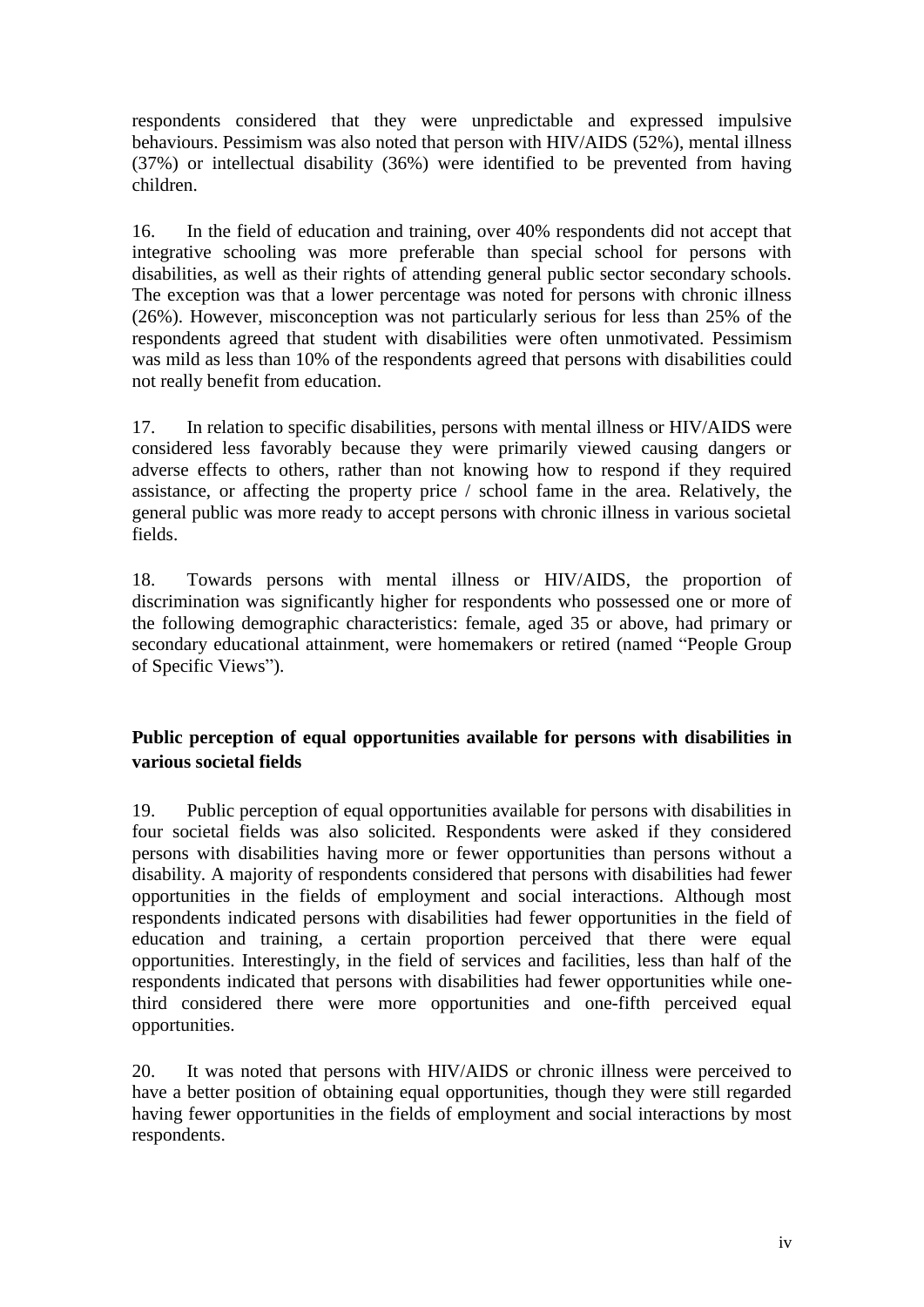### **Comparison between 1998 and 2010 survey findings**

21. In the field of employment, 91% of the respondents in the 1998 survey perceived that persons with disabilities had fewer/far fewer employment opportunities than persons without a disability. There was a tendency of fewer negative views on persons with disabilities in the 2010 survey as a lower proportion of the respondents (around 85%) indicated the same perception. Only 40% of the respondents in the 1998 survey indicated that colleagues would accept persons with mental illness or HIV/AIDS. In the 2010 survey, more people would accept persons with mental illness or HIV/AIDS as colleagues and only a certain proportion of the respondents did mind working with persons with mental illness (35%) or HIV/AIDS (20%) in their company.

22. In relation to public access, services and facilities, about 80% of the respondents in the 1998 survey perceived that persons with disabilities had fewer/far fewer opportunities than persons without a disability. There was significant change in the 2010 survey for not more than 50% of the respondents indicated the same perception. About 30% of the respondents even considered that persons with disabilities had more opportunities in the use of services and facilities than persons without a disability. In a range of one-third to one-half of the respondents in the 1998 survey perceived that persons with disabilities are quite often discriminated against when using services and facilities. However, the 2010 survey findings indicated that less than 10% of the respondents could not accept persons with disabilities in using services and facilities, with the exception that higher percentages (16-36% of the respondents) were noted for persons with mental illness or HIV/AIDS.

23. In respect of social interactions, 82% of the respondents in the 1998 survey perceived that persons with disabilities had fewer/far fewer opportunities than persons without a disability. There was not much change in the 2010 survey as around 70-90% of the respondents indicated the same perception. However, exceptionally lower percentages were noted for persons with HIV/AIDS and chronic illness.

24. With regard to education and training, 77% of the respondents in the 1998 survey perceived that persons with disabilities had fewer/far fewer opportunities than persons without a disability. There were some slight changes in the 2010 survey for around 50-70% of the respondents indicated the same perception. However, exceptionally lower percentages were noted for persons with HIV/AIDS (38%) or chronic illness (33%).

25. The attitude towards integrating students with disabilities into mainstream schools varied as regards different disabilities. In general, about 70-80% of respondents in the 1998 survey perceived that the public was more receptive to integrating students with physical impairment or chronic illness into mainstream schools, and least receptive to students with intellectual disability (29%) or mental illness (38%). In the 2010 survey, people were still sceptical about integrative schooling after the implementation of inclusive education over a decade. Over 40% of the respondents disagreed that for students with disabilities, integrative schooling was more preferable than special school, with much higher percentages for persons with intellectual disability (75%) or mental illness (69%).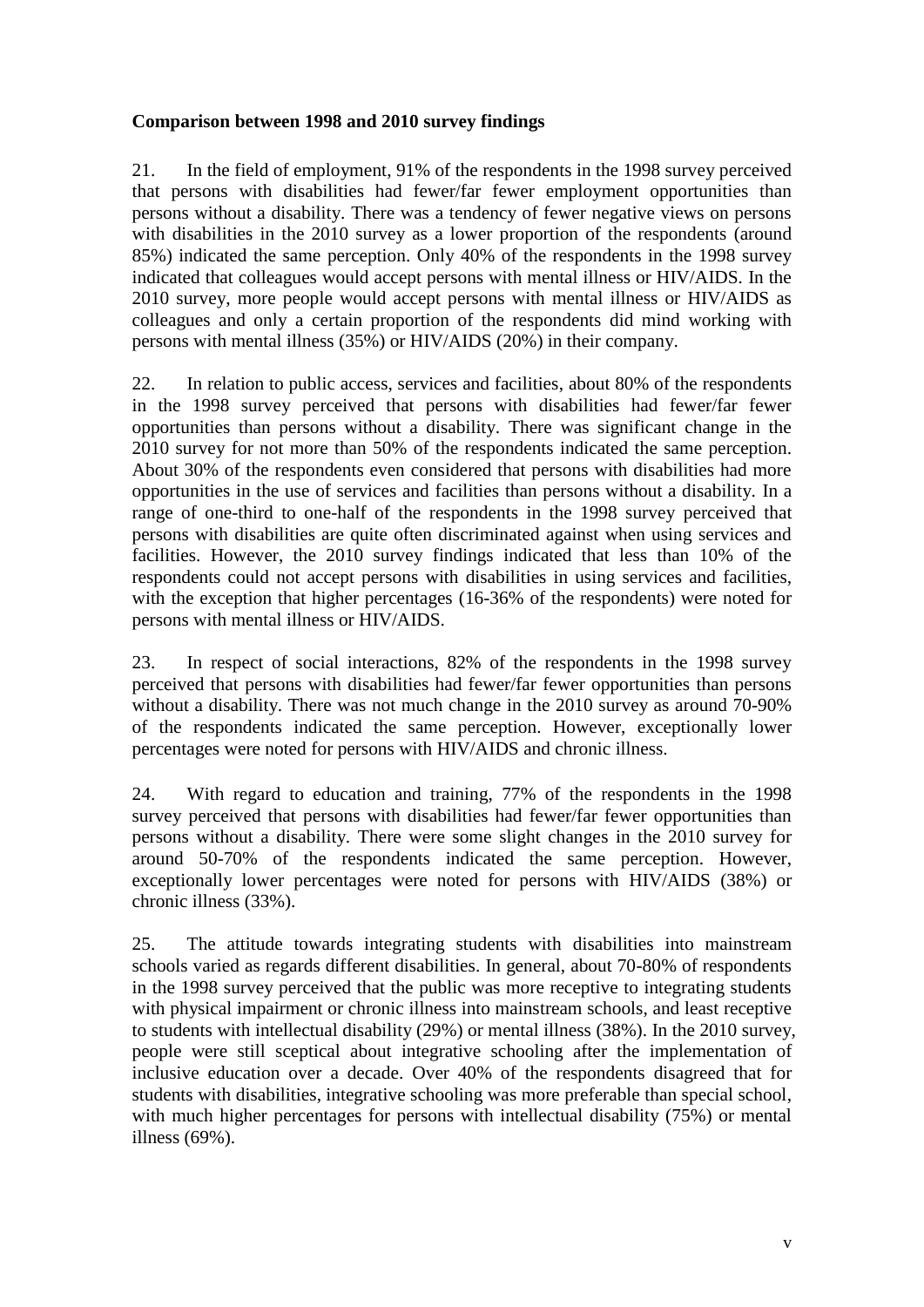## **Social distance**

26. The *disability social distance scale* was used to assess respondents' level of closest relationship with persons with disabilities. Towards persons with autism, ADHD, specific learning difficulties, visceral disability, chronic illness, sensory impairment or physical impairment, about one-tenth of the respondents were willing to have the closest marital or kindred relationship. Around one-half of the respondents would have them as next door neighbours, whereas one-third of the respondents would accept them as casual friends.

27. The proportion of the respondents who showed "avoidance and repellence" towards persons with disabilities (i.e. "would avoid contact", "would have them kept in an institution", "would keep them out of Hong Kong") were higher for persons with mental illness (47%) and HIV/AIDS (33%).

28. Analyzed by demographic characteristics of respondents who were not willing to contact persons with mental illness or HIV/AIDS, the proportion of avoidance and repellence was higher for the "People Group of Specific Views" (refer to para. 18).

### **Key findings and recommendations**

29. With and without prompting, there was substantial increase of public awareness in some disability groups including intellectual disability and mental illness, on top of more visible disabilities like physical impairment and sensory impairment, when compared to the 1998 survey. However, persons with autism, ADHD, HIV/AIDS or chronic illness were not commonly considered as disabilities even when prompted.

30. Most of the respondents were over-confident that they could recognize persons with disabilities and even a few could recognize persons with chronic illness and HIV/AIDS immediately or after watching for a while. In reality, most categories of disabilities may not be easily identified without professional medical diagnosis. The most easily noticeable disabilities are those related to physical impairment. Public perception is diverted to the behaviour of the persons with disabilities, and stereotypes are then mistakenly formed. These stereotypes lead to groundless beliefs. For example, most respondents perceived that persons with specific disabilities implied having some forms of incapacity or dependence on others, and were likely unable to lead a happy and fulfilling life. It is quite strange to note that most respondents had no regular contact with persons with disabilities to substantiate their own viewpoints.

31. A majority of the respondents considered equal opportunities important. The main reasons were that it was important to ensure justice for individuals and it would help individuals' personal development. This view of equality was adopted by the respondents as illustrated in their acceptance of persons with disabilities and recognition of their rights in the field of employment, public access, services and facilities, and social interactions (but not in the field of education and training). Misconception, pessimism and public perception of fewer opportunities available for persons with disabilities were still common, particularly in the field of employment.

32. Amongst the persons with disabilities, persons with mental illness or HIV/AIDS were considered less favorably because they were primarily viewed causing dangers or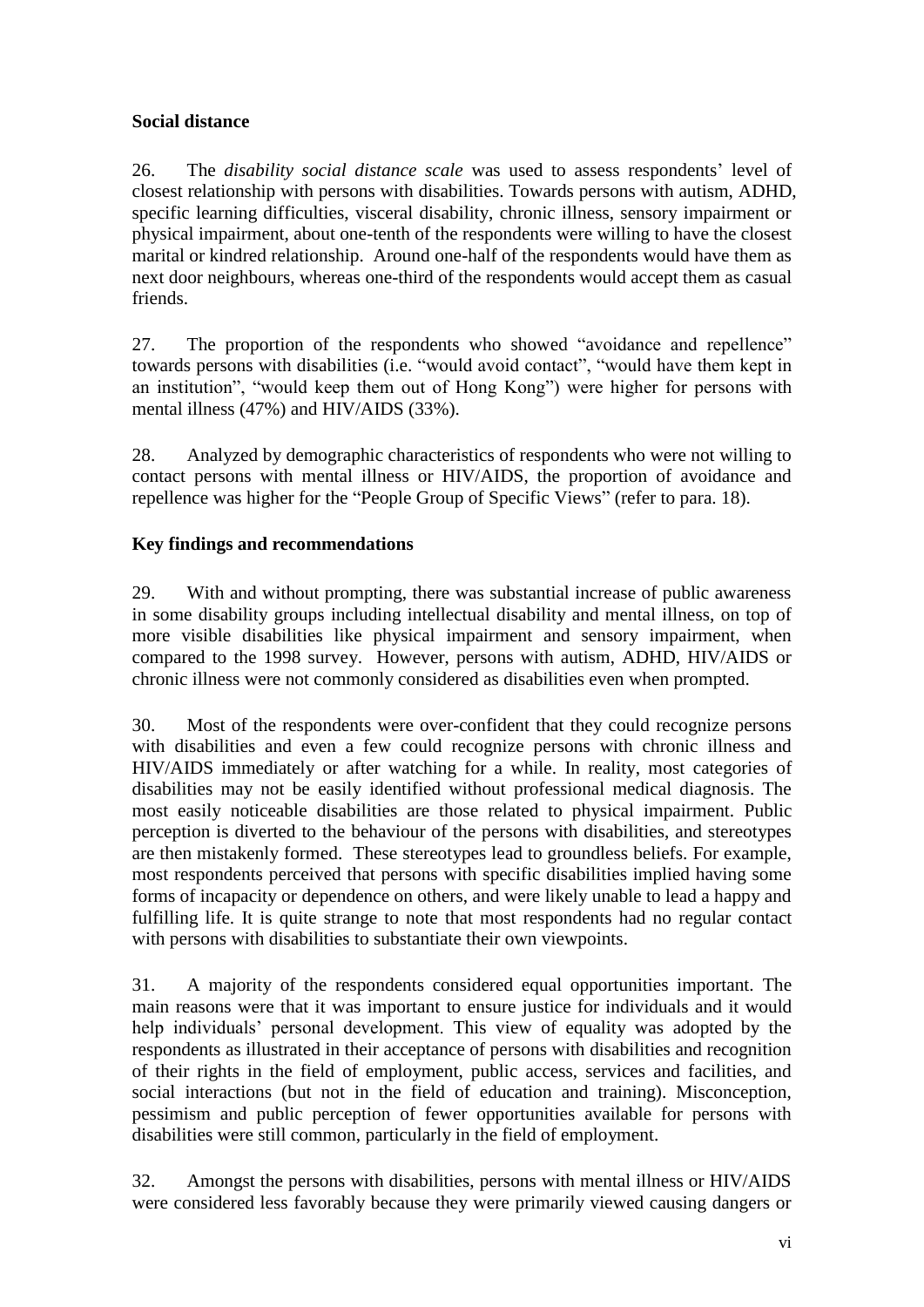adverse effects to others, rather than not knowing how to respond if they required assistance, or affecting the property price / school fame in the area. Considerable proportion of the respondents indicated an attitude of avoidance and repellence towards persons with mental illness or HIV/AIDS. Analyzed by demographic characteristics, the proportion of avoidance and repellence was higher for "People Group of Specific Views" (refer to para. 18).

33. Some recommendations are made to redress the afore-mentioned views of stereotyping, discrimination, misconception and pessimism:

- (1) Promotion channels should be formulated to educate the general public so as to make known the needs and rights of persons with disabilities, particularly autism, ADHD, HIV/AIDS or chronic illness, which are rarely identified by people as disabilities at present.
- (2) Activities should be organised to enable the general public to interact with persons with disabilities with more dimensions for a longer duration so that people not just take a glance at the behaviour of the persons with disabilities, and wrongly frame them in stereotypes and groundless beliefs. Certainly, stories of overcoming difficulties and leading happy lives told by persons with disabilities will be convincing and overwhelmingly welcomed. These affective ties including forming close friendships appear to be very effective in reducing prejudice.
- (3) Disability awareness training should be considered, during which the unconscious thinking about "normal" and "not normal" is brought to the surface through the training approach without blame or guilt. The discussion will empower people to understand that the individual and society are intimately connected to the socialization process from childhood to adulthood, and discrimination towards persons with disabilities is often based on unquestioned, deeply held negative assumptions or stereotypes.
- (4) In the employment field, people primarily accept persons with disabilities and observe their rights. However, misconception, pessimism and public perception of fewer opportunities available for persons with disabilities are still common. To redress these negative feelings, some team-building training programmes or sharing workshops might need to be administered, probably by the employers in order to enhance the spirit of cooperation and harmony in the workplace.
- (5) In the field of education and training, the general public show reservation in accepting integrative schooling more preferable than special school for students with disabilities as well as observing their rights of attending general public sector secondary schools. Interestingly, misconception and pessimism about education are not commonly identified. Most people believe that education can benefit students with disabilities and motivate them to learn. In summary, the public still hold a segregationist view that students with disabilities should be educated in special institutions instead of integrative schooling, albeit the implementation of inclusive education over a decade. To redress the balance, it is important to conduct a comprehensive review of the shortcomings of the existing educational practices. Based on the findings, measures have to be formulated to plug up the loopholes and empower people with positive images of students with disabilities, in order to alleviate their grievance.